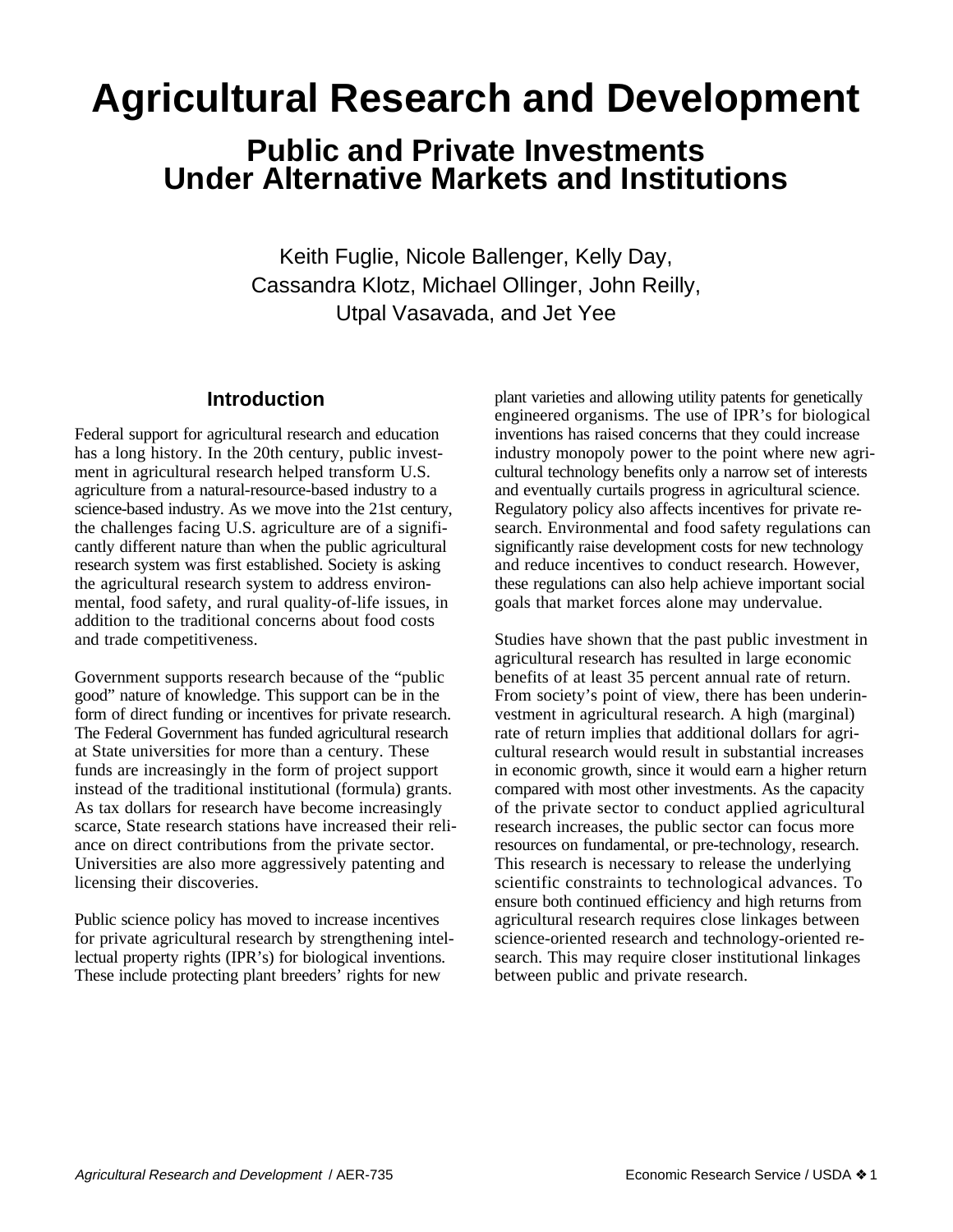# **Agricultural Science Policy in an Affluent Society**

Scientific investigation, accompanied by the new knowledge it generates and the foundation it lays for the development of new technologies, is a cornerstone of economic development and human progress. Overall, economic returns to the U.S. public's investments in science and technology have been large. The origins of public support of science were in agriculture. For more than 130 years, the Federal Government has maintained a commitment to advancing agricultural science and education. This Federal commitment has helped transform agriculture from a resource-based industry to a science- and technology-based industry.

The role of public policy and public funding for R&D has recently received increased scrutiny and review, like most Federal spending given attempts to reduce the Federal deficit. Furthermore, the industry of agriculture and the role of agriculture in the economy have changed dramatically since 1862, when the U.S. Department of Agriculture (USDA) was established. At that time, the desirability of public investment in agricultural research was self-evident: agriculture was the occupation of most of the Nation's population. Today, society's interest in agricultural research is more complex and less obvious. The United States went from a largely rural population (where most people were employed directly in farming) to one where only 2 percent of the population are farmers. Moreover, changing consumer demands and new environmental and natural resource problems all affect the role and priorities for public agricultural research. Additionally, changes in the science base of agricultural research and the legal protection afforded to scientific discovery have enhanced the role of the private sector in agricultural research. These factors have important implications for the future of the Federal role in agricultural research.

# **Federal Science Policy and Agriculture: A Brief History**

The concept that science is in the national interest underlies the Federal Government's role in the support of research. The first Federal commitment to science and technology was aimed at providing a scientific basis for the teaching of agriculture. In 1862, Congress passed the Morrill Land Grant College Act, which gave States and U.S. territories land that they could sell to develop colleges that would offer practical instruction in agriculture and the mechanical arts. Agriculture was then the business of the day: half the population lived on farms, and 60 percent of all jobs were connected to agriculture. Furthermore, farmers and farm families had little access to technical education. This legislation established a network of public institutions still known as the "land-grant colleges and universities." Because agricultural professors needed teaching material and a stronger scientific basis for their teachings, Congress passed the Hatch Experiment Station Act in 1887, which created a system of State agricultural experiment stations (SAES's) under the auspices of the land-grant universities. It also authorized the USDA, which was beginning to conduct significant amounts of inhouse agricultural research to channel Federal funding to the SAES's. Later, Congress took further steps to assure that knowledge and technologies developed at the SAES's and the USDA would reach those not enrolled in courses at the colleges. With the passage of the Smith-Lever Act in 1914, Congress created the Cooperative Agricultural Extension Service (a partnership among Federal, State, and county governments). Essentially, the Morrill, Hatch, and Smith-Lever acts were designed to deliver the practical benefits of education and scientific research to U.S. citizens, with the specific aim of improving the economic prospects and quality of life for farmers, farm families, and rural communities.

Agricultural science held a privileged position until World War II. As late as 1940, almost 40 percent of Federal expenditures for R&D (\$29.1 million of \$74.1 million) went to USDA inhouse and SAES-based research (Mowery and Rosenberg, 1989). No other sector of the economy benefited from the university-based research support granted by the Federal Government, through USDA, to the SAES's. Thus, the SAES's accounted for a large share of all research conducted at universities.

World War II transformed the U.S. R&D system. First, the Federal Government contracted extensive amounts of R&D with private firms. This arrangement significantly shifted federally financed research and technology development, particularly defense-related R&D, into industry. Since World War II, about 75 percent of all Federal R&D funds have gone to the private sector (Mowery and Rosenberg, 1989). Second, the war spawned huge increases in Federal R&D spending. National security concerns were often the principal drivers, including the Korean War, the Soviet launch of the sputnik, the Vietnam War, and the U.S. "energy crisis." Other social issues and priorities also motivated the expansion of Federal R&D investment, including the Great Society programs, environmental concerns, the "war on cancer," and recently, the international competitiveness concerns of U.S. industry and products. Until the late 1970's, the United States spent more on R&D than all other industrialized countries combined (Mowery and Rosenberg, 1989).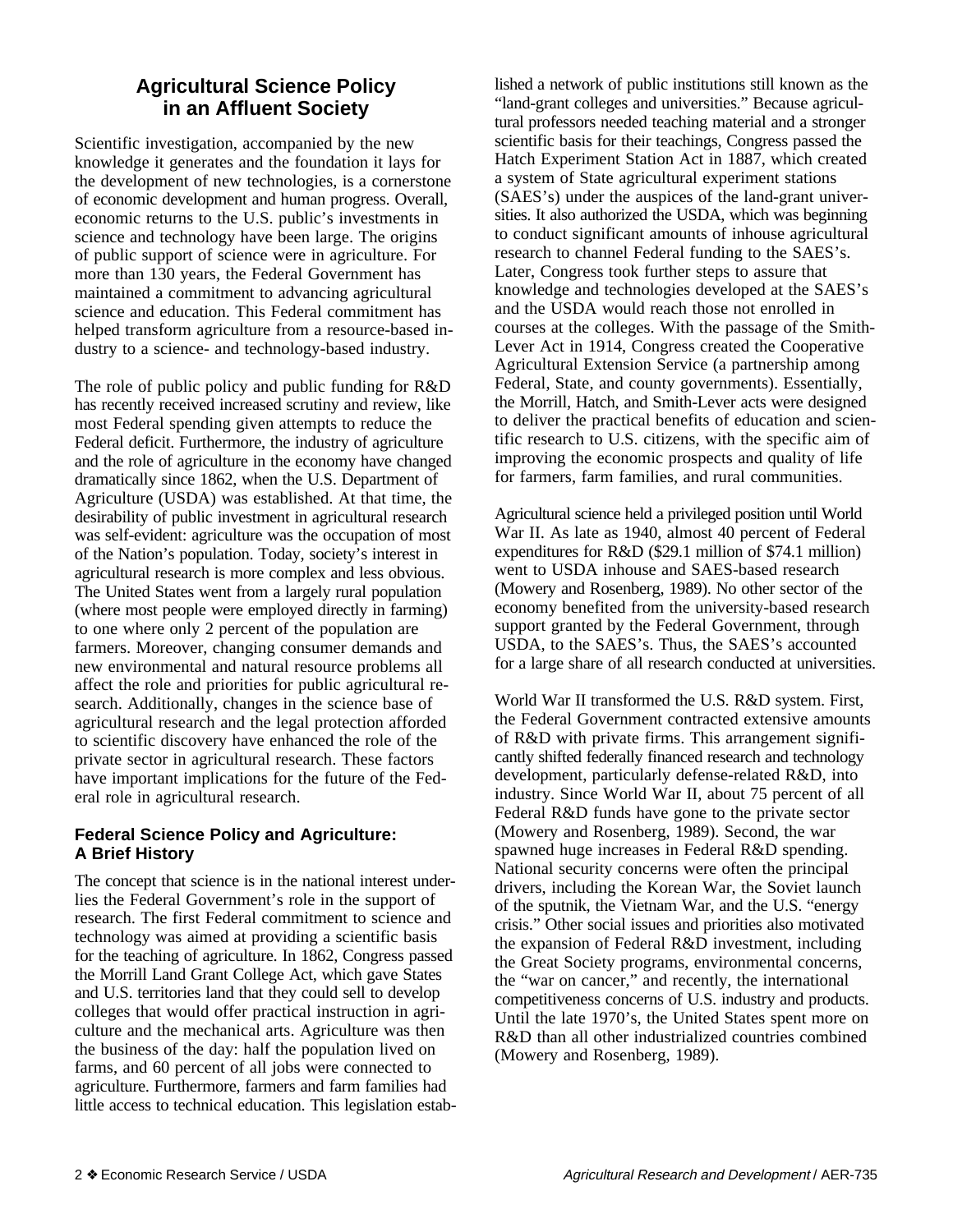After World War II, other Federal agencies received increasing amounts of Federal science and research funding compared with USDA. Because defense-related research has dominated Federal R&D spending, the Departments of Defense, Energy, and NASA accounted for a very large share of Federal obligations for R&D (about 74 percent in 1991). Also, these agencies account for most Federal R&D funds going to industrial firms. However, university-based research also received a large boost from the opening of the National Science Foundation (NSF) in 1950 and the expansion of the National Institutes of Health (NIH). These agencies greatly expanded Federal support for university science and for the universities' research infrastructure. In 1991, NSF and Health and Human Services together accounted for almost 20 percent of all Federal R&D obligations and over two-thirds of Federal R&D obligations for universities and colleges.

By 1991, USDA expenditures for R&D were less than 2 percent of all Federal R&D spending (\$1.2 billion of \$61.3 billion). About 4 percent of Federal support for research at universities and colleges was for agriculture (\$408 million of \$10 billion). Agriculture's future share of Federal resources for science and research may depend on how society judges the benefits of agricultural research compared with other public investments. This requires clear measures of how agricultural science contributes to societal goals such as consumer health and safety, environmental quality, community economic development, and international competitiveness.

The government's role in supporting agricultural research also needs to adapt to the rising involvement by the private sector in conducting agricultural R&D. The post-World War II period has witnessed a significant increase in the private sector's contribution to the development of improved agricultural inputs and food products. Several factors have spurred private industry's interest in agricultural research, including scientific advances in biotechnology, increased market opportunities, and stronger intellectual property rights for biological inventions. Between 1960 and 1992, private spending for food and agricultural research tripled in real terms. Today, the private sector invests more in food and agricultural R&D than do the Federal and State governments combined (fig. 1). However, these raw totals for research expenditures mask a significant shift in emphasis in the type of agricultural research conducted in the private sector. In 1960, the areas of responsibility in research between the public and private sectors were clearly drawn. More than 80 percent of private research was for either improving farm machinery or developing new food products or processing methods. Public research concentrated on increasing yields of

#### Figure 1

#### **1 United States, 1960-94 Expenditures for agricultural research in the**

Billion 1994 dollars



crops and livestock. Since then, the private sector has developed significant research capacity in areas that the public sector long dominated, such as plant breeding. By 1992, nearly 60 percent of private research was devoted to increasing crop and livestock yields by supplying farmers with improved crop varieties, agricultural chemicals, animal breeds, feeds, and pharmaceuticals (fig. 2). These trends suggest more potential for overlap between public and private agricultural research. The changing institutional structure of agricultural research in the United States has placed new stresses on the system while also creating new opportunities for technological advance.

#### **American Society and Agricultural Science and Technology**

The changing roles of government and private industry in agricultural research partly reflect the changing structure of the American economy. The demands placed on the agricultural research system by farmers and consumers have changed considerably over the past century.

# **Agricultural Technology and the Needs of a Developing Economy**

The Federal Government's first commitment to agricultural science came at a time when farming was the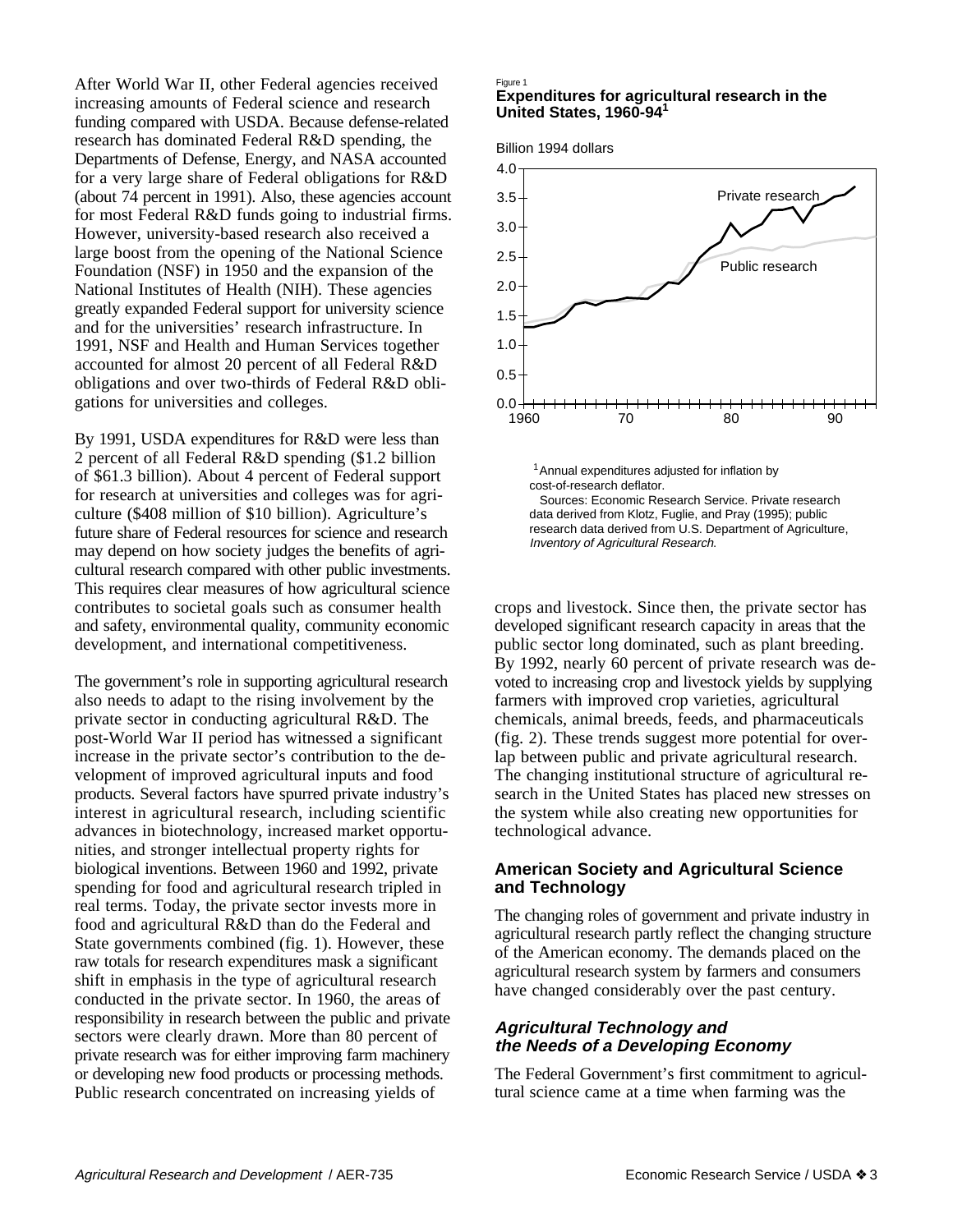#### Figure 2 **Private agricultural research, by industry**

Nominal dollars **Farm chemicals 13%** 1960: \$206 million 1992: \$3.4 billion Plant breeding 3% Animal health 3% Farm machinery 36% **Food products 45%** Plant breeding  $12\%$   $\frac{3}{2}$  Animal health 9% **Farm chemicals 37%** Farm machinery 12% **Food products 30%**

 Source: Economic Research Service. Data derived from Klotz, Fuglie, and Pray (1995).

major economic activity in the United States. When the Morrill Act was passed, farmers had little access to formal education to improve their economic status. By the time the 1887 Hatch Act was enacted, the need for a science base to underpin the teaching of agriculture and the development of agricultural technology had been recognized (Cochrane, 1979).

The science of agriculture in these early years was influenced by both supply-side factors (developments in fundamental science to which agricultural scientists had access) and demand-side factors (demand from farmers for improved farming methods and new production inputs that could reduce costs and improve profitability). On the supply side, for example, Justus von Liebig's 1840 book, *Organic Chemistry and Its Application to Agriculture and Physiology*, had a major effect on soil fertilization recommendations (Cochrane, 1979). Also, the rediscovery in 1901 of the Austrian monk Gregor Mendel's work on heredity established the modern science of plant genetics. Early experiment stations also had to recognize the demand side, or technical needs, of their farm constituencies. For example, early biological innovations were often practical, like identifying the most suitable varieties and agronomic practices for growing small grains crops in the Plains States. Nineteenth-century biological innovations also included increasing dairy productivity in the East and Midwest and developing a successful horticultural industry in California (Olmstead and Rhode, 1993). Cochrane writes that, "Perhaps a dozen agricultural experiment stations were doing highly professional work in the agricultural sciences by 1900. Once the scientific properties and relations of plants, animals, and the soil were understood, the technologies for combating plant and animal disease and for increasing yields could begin to flow forth. And they did so after 1900" (Cochrane, 1979, p. 245).

For many decades, economic forces probably were the strongest influences shaping agricultural science and technology in both the public sector (at the experiment stations and USDA) and the private sector. Thus, while science and technology change the face of society, they are simultaneously responding to society's needs. A conceptual framework for examining how economic forces affect the rate and direction of technical change is the induced-innovation model. This model assumes that innovators (who may be farmers, entrepreneurs, or scientists) develop new technologies that conserve increasingly expensive resources and use relatively less expensive ones. In the induced-innovation model, a rise in the price of petroleum-derived energy, for example, would induce the development of more energy-efficient machinery and alternative energy sources.

The induced-innovation model explains why farm mechanization was the first wave of technological change in U.S. agriculture. Mechanization got underway in the 1830's, but surged during 1860-1900. It was spurred first by the manpower shortage on farms during the Civil War, and again when farmland more than doubled as the Nation expanded westward in the late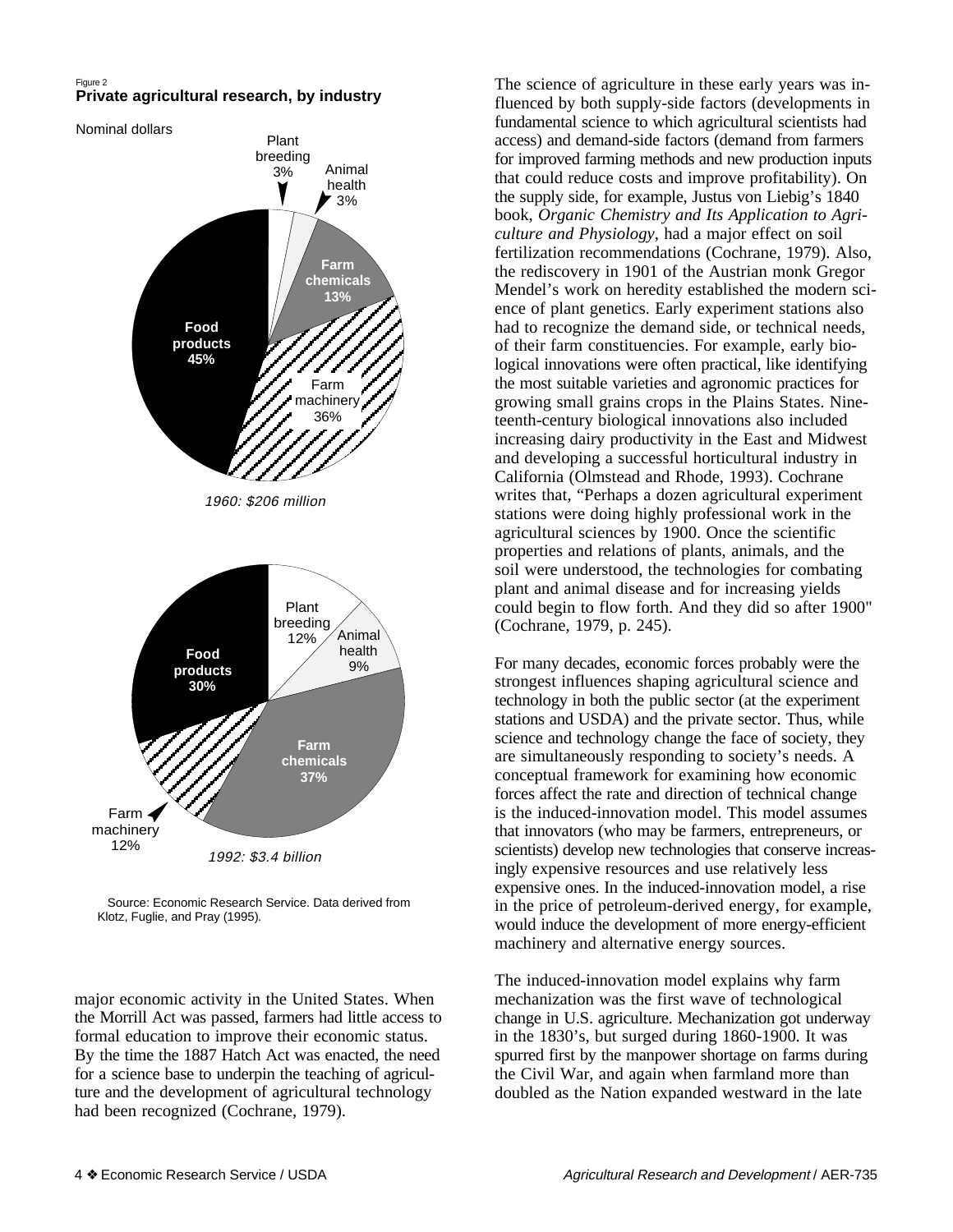1800's (Cochrane, 1979). The introduction and expansion of mechanical technology was not meant to increase yields but instead to ease the substitution of power and machinery for relatively expensive labor. Mechanical innovations continued to reduce labor inputs in farming for decades. Labor inputs declined 35 percent between 1948 and 1960, and another 47 percent between 1960 and 1990 (USDA, 1994). Sophisticated soil preparation and planting and harvesting machinery, in combination with the internal combustion engine, removed most of the hard physical labor from farming, reducing the amount of labor in farming to a small fraction of total costs.

The induced-innovation model also helps explain why, following the close of the land frontier in the early 20th century, yield-increasing technologies began to be developed and introduced on a significant scale. Plant breeding was aimed at producing more fertilizer-responsive varieties that were also resistant to drought and diseases. This breeding significantly increased yields per acre of corn in particular, but also for soybean, cotton, wheat, and most other crops. In the post-World War II period, the development and application of biological and chemical technologies intensified. Use of commercial fertilizers increased dramatically during this period, contributing importantly to increases in crop yields. Hayami and Ruttan (1985) argue that declining real energy prices (in relation to land and labor costs) induced the development and widespread adoption of petroleum-based agricultural fertilizers and chemicals.

Animal production technology also improved significantly after World War II. Feed conversion rates in poultry improved dramatically; modern drugs and vaccines effectively curtailed animal disease; and knowledge of animal nutrition improved animal feeding practices (Cochrane, 1979).

Scientific discovery and agricultural technology development have contributed to remarkable increases in farming productivity. From 1948 to 1991, total factor productivity (farm output per unit of total factor input) increased nearly 150 percent (USDA, 1994). Productivity growth in farming, in turn, contributed to the growth of the national economy. This is because more food and fiber could be produced using fewer of the Nation's resources; thus, other sectors could grow more rapidly at less cost. In addition, since farm commodities could be produced more cheaply, food and fiber products could be priced reasonably. Consequently, consumers had more income to spend on other goods and services. In fact, an important indicator of a country's level of economic progress is the portion of its citizens' disposable personal income spent on food. In the United States that portion was slightly above 11 percent in

1992, in contrast to 22 percent as recently as 1949 (Dunham, 1993).

Agricultural science has contributed to both abundant, reasonably priced food for U.S. consumers and making U.S.-grown farm and agricultural products available to people in the rest of the world. Significant percentages of some U.S. commodities are exported. For example, about 60 percent of wheat production and 30 percent of soybean production are exported. Agricultural products compose about 10 percent of all U.S. merchandise exports (Economic Report of the President, 1995). Today, science continues to support the global competitiveness of U.S. agriculture, but it is also increasingly turning its attention to addressing other societal issues related to modern farming.

# **Demands of an Affluent Society**

The U.S. economy has changed dramatically since the early years of public investment in agricultural education and research. Farming now directly accounts for only a small share of national economic output and national employment. This is largely because of the significant achievements of agricultural science. However, if we define agriculture more broadly to include activities beyond the farmgate (such as food and fiber processing, marketing, and retailing), it still accounts for about 18 percent of U.S. jobs and more than 15 percent of the Nation's gross domestic product (*Economic Report of the President*, 1995). Decisionmaking in this huge agribusiness sector is increasingly driven by modern consumer concerns regarding nutrition and health, food safety and quality, convenience, the environment, and even ethical considerations such as animal welfare. The role of agricultural science and technology, and of public policy more generally, in addressing this array of modern-day issues is still evolving.

Many modern consumer demands are well articulated in the marketplace. The market appears to respond readily to demands for more varied, convenient products with desirable sensory attributes like taste and appearance. An excellent example of a market response is the recent development of the U.S. kiwi fruit industry. This industry did not exist until U.S. consumers developed a taste for the fruit after being introduced to kiwis from New Zealand. Another example is the shift of U.S. meat consumption to more poultry and less beef. This shift was based partly on nutrition and health information. It demonstrates how health concerns can drive the composition of products in the marketplace. An increase in market demand for food products with sensory or other easily discernible characteristics can induce firms to develop new products with these attributes.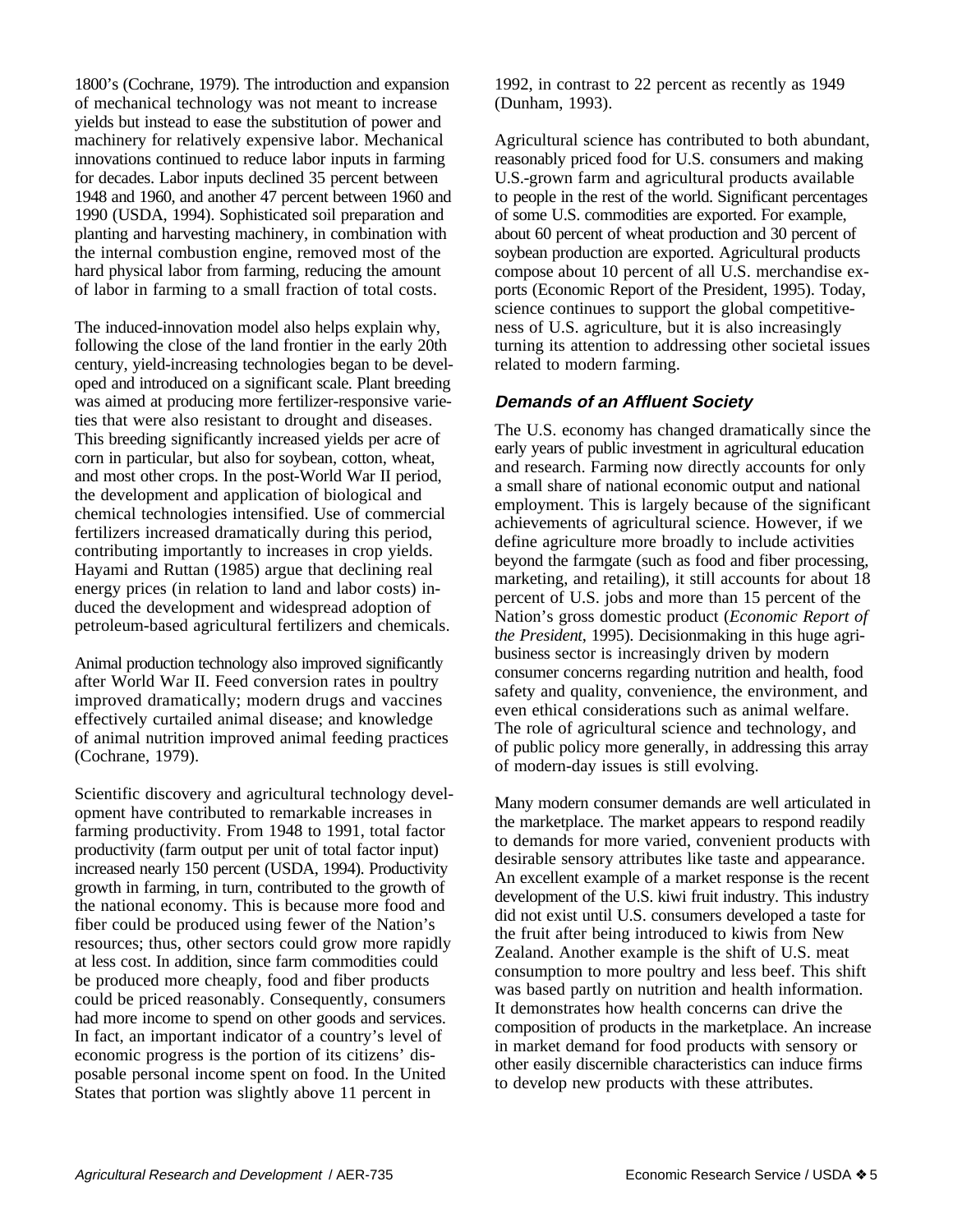The market may respond inadequately to other types of consumer preferences. It may, for example, undervalue consumers' demand for environmental goods, nonsensory attributes of food products (like safety and nutrition), and attributes that meet ethical or religious standards. A consumer may be unable to identify these attributes simply by looking at, feeling, smelling, or tasting products. If consumers cannot "vote" for these product characteristics by changing their consumption patterns, then market forces may be unable to drive new product and technology development in a direction that meets these demands. Public policy may be useful in providing the basis for better-informed consumer choices that can then signal food manufacturers and product developers. Examples of such policies are: requiring that certain scientific information be provided through labeling, setting food safety standards, and providing product certification standards (like those for organic produce). Because of relatively weak private incentives, there may be a stronger justification for public investment in agricultural science and alternative technologies directed toward enhancing these "public goods."

Again, the induced-innovation model can be used to explain why technology development may have provided less of these public goods than was optimal from society's point of view. For example, the model can be applied to the development of chemical-intensive farm production technologies. The expansion of the use of agricultural chemicals increased agricultural productivity significantly, as discussed above, but also negatively affected farmworker health, water quality, and wildlife habitat. These negative effects impose costs on society that are not reflected in costs of production borne by farm owners or the market prices of farm products. In other words, the social costs of farm chemical inputs exceed their private costs. Moreover, consumers have become increasingly concerned about these social costs in recent years. Unless the private costs are brought more in line with social values, the induced-innovation model suggests that agricultural research will overemphasize technologies that use chemical inputs and underinvest in technologies that conserve them (Ruttan, 1971).

Besides their environmental concerns related to onfarm chemical use, today's consumers express concern over health risks associated with exposure to chemicals through food consumption. Individual consumers have many different degrees of willingness to accept health risks; in other words, the same detailed knowledge of the health risk may result in different buying habits by different consumers. However, national polls show that most consumers express some form of concern about exposure to chemicals used in producing, storing, and processing foods.

Some modern agricultural technologies, such as biotechnology (especially recombinant DNA), have also generated consumer concerns about their potential health and environmental effects. Biotechnology is being used to develop plants that are more resistant to pests, disease, and herbicides; plants that fix atmospheric nitrogen; plants with the ability to tolerate drought and frost; animals with increased lean muscle tissue and milk production; and microorganisms with improved properties for fermentation in food processing. Agricultural biotechnology is also being used to improve such food quality traits as flavor, texture, shelf life, or nutritional content, and to develop foods with decreased toxins and allergens. These new technologies have tremendous potential benefits. However, concern has been raised about whether agricultural biotechnology products pose added risks to environmental quality and to human health (Reilly, 1989; Caswell, Fuglie, and Klotz, 1994). Increased research and education may be needed to understand these effects more thoroughly.

Sometimes consumer concerns regarding farm production technologies take on social and ethical dimensions. Worker rights and safety and animal welfare are social issues that can result in preferences of some consumers for food products produced in certain ways. For example, some consumers prefer "dolphin-safe" tuna (tuna harvested without the possibility of dolphins being ensnared in the nets) or "free-range" chicken (from poultry raised in less confined conditions). Again, these types of food attributes may be difficult for consumers to detect unless reliable information is available. Therefore the market may undersupply such attributes.

Despite the relative abundance and accessibility of food in the United States and other developed nations, nutrition and diet still strongly affect human health. These linkages are increasingly recognized and studied. Heart disease, cancer, stroke, and diabetes—the four leading causes of death in the United States—have been linked to diet. Proper diet might forestall at least 20 percent of the annual deaths from these four causes (National Research Council, 1989a). Hypertension, osteoporosis, and obesity, which affect productivity and lifespan, are also diet-related. These seven health conditions cost society an estimated \$250 billion each year in medical costs and lost productivity (Frazão, 1995).

The food industry is bringing numerous new products to the market. Often, these new products are responses to growing consumer awareness of dietary risks, particularly now that labels allow consumers to assess a product's nutritional content. The private sector may still have relatively little incentive, however, to conduct the re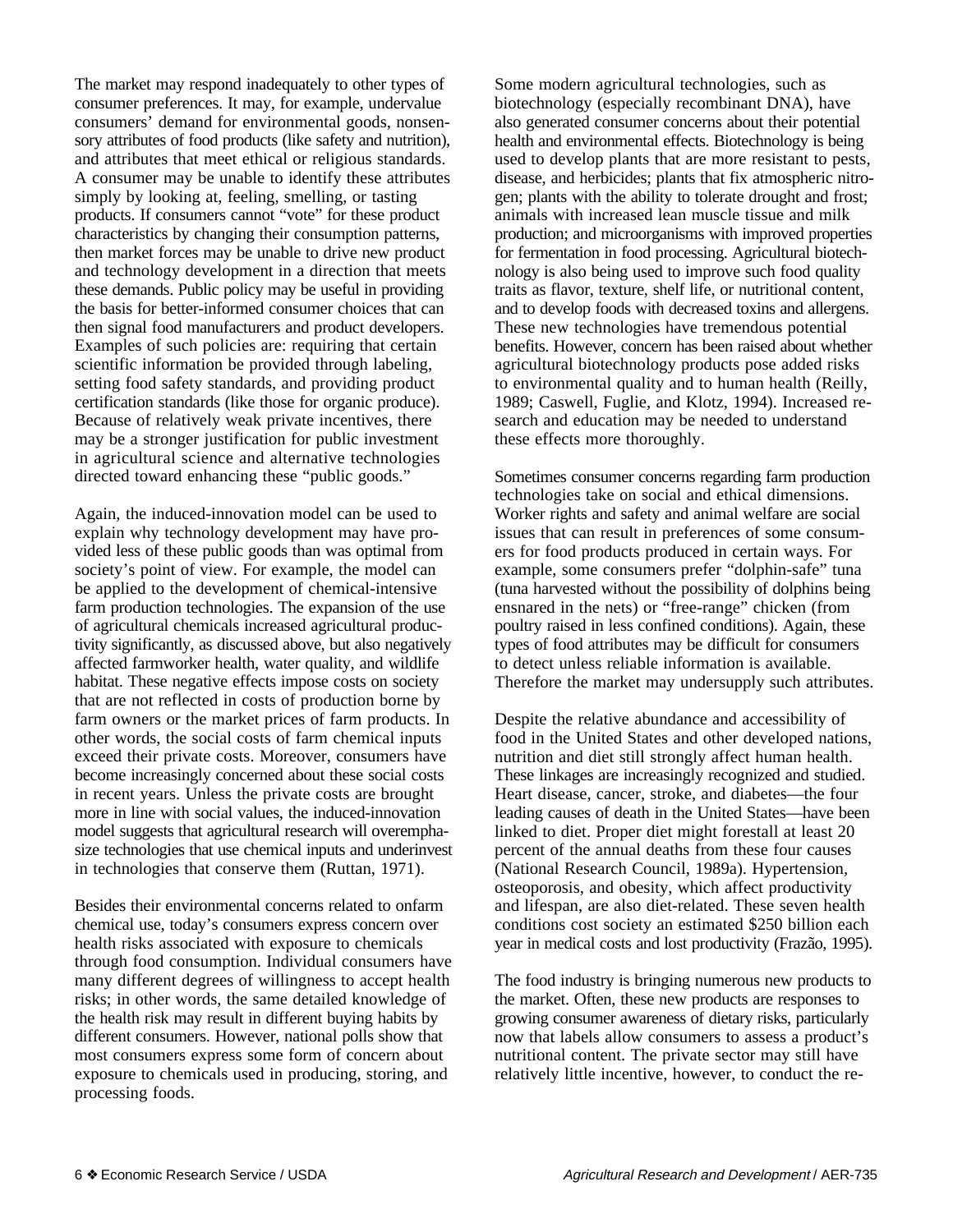search that reveals the underlying links between diet and health.

Environment, food safety, and health risk concerns have provided a particularly difficult set of issues for science research and technology development. The economic benefits of research arise from satisfying consumer demands at the least cost. In the areas of environmental degradation, food safety, and health risk, however, much evidence suggests that consumers' perceptions of risks often vary markedly from scientific assessments (Kramer, 1990; Breyer, 1993). Thus, public research may poorly serve the public interests (at least as evaluated from a scientific perspective) when the research focuses only on consumer demands. The fact that the science is incomplete and uncertain makes the problem more complex. Given the mass of often conflicting information about risk, consumers may have difficulty distinguishing accurate information from false claims. Under such circumstances, they may exhibit skepticism of all claims from the scientific and health communities.

# **Economics of Science Policy**

The changes in consumers' expectations of and farmers' needs from agricultural technology help explain why the U.S. agricultural research system has moved in new directions since the mid-19th century. It also puts into perspective some questions about Federal policy toward agricultural R&D concerning funding levels, research resource management and allocation, the role of intellectual property rights, and the division of labor between public and private research. Economic theory can provide a framework for addressing science and technology policy questions.

A basic economic argument underlying public policy toward science and technology is that the private sector tends to underinvest in research. This is because the inventor can only appropriate the product of research, new knowledge, to a limited extent. Once new knowledge is sold, it is no longer possible for the inventor to continue to sell it because any one purchaser can reproduce the information at little cost (unless the inventor can somehow exclude nonpayers from using the invention).<sup>1</sup> The benefits from research that the inventor cannot capture are called "spillovers." They include benefits to rival firms that can copy the invention or use it to develop new inventions. Spillovers also include bene-

fits to consumers from lower priced or improved products. Since the profitability of research for inventors (private benefits) is smaller than benefits to society (which include the spillovers), profit-oriented individuals and firms will often underinvest in research (Nelson, 1959; Arrow, 1962).

The presence of large spillovers provides an economic rationale for direct public support of research, either through a publicly operated research system or through contracting with private firms. The spillover principle explains why only the largest private corporations invest in significant amounts of basic research, and establishes a clear public role for the support of fundamental science. Large spillovers can also result from applied R&D. Empirical studies show that innovating firms capture only about half the social returns from industrial R&D (Mansfield and others, 1977). Similar results have been found for agricultural R&D conducted by the private sector (Huffman and Evenson, 1993).

Although direct public support of research successfully addresses the spillover problem, public support itself may contribute to other forms of inefficiency. A real world disadvantage of government funding of programs is the lack of incentive for cost control in situations where performance monitoring is difficult. In the private sector, market competition disciplines firms to control costs. Inefficiency resulting from lack of cost control in conducting research may not, however, be a serious problem for the public agricultural research system in the United States. The decentralized nature of the system, in which most research resource allocation decisions are left to the directors of individual State agricultural experiment stations (SAES's), tends to reduce this source of inefficiency. This is because it fosters competition among the States. Ruttan (1980) likens this system to 50 competing firms in a market economy. Nonmonetary rewards, such as professional prestige, also motivate scientists not to waste time and resources.

Perhaps a more serious potential deficiency of public funding of research is the way information is acquired and processed in allocating research resources. Answers to two fundamental questions determine the value of any proposed research project: (1) what is the likelihood that the research project will be successful in making a scientific or technological advance? and (2) supposing the project is successful, what is the value of the scientific or technological advance to society? (Ruttan, 1982). Selecting the best portfolio of research projects requires information on both questions. Judgments about the first question are best provided by the leading scientists in the field. Analysis of the second question requires up-to-date information on market demand, re-

<sup>&</sup>lt;sup>1</sup>Knowledge has the two classic characteristics of a public good: non-rivalry (use of knowledge does not reduce the amount available to others) and non-excludability (others cannot be prevented from using knowledge once it is first made available) (Samuelson, 1954). Another reason private firms underinvest in research is that it is often a high-risk undertaking (Arrow, 1962).